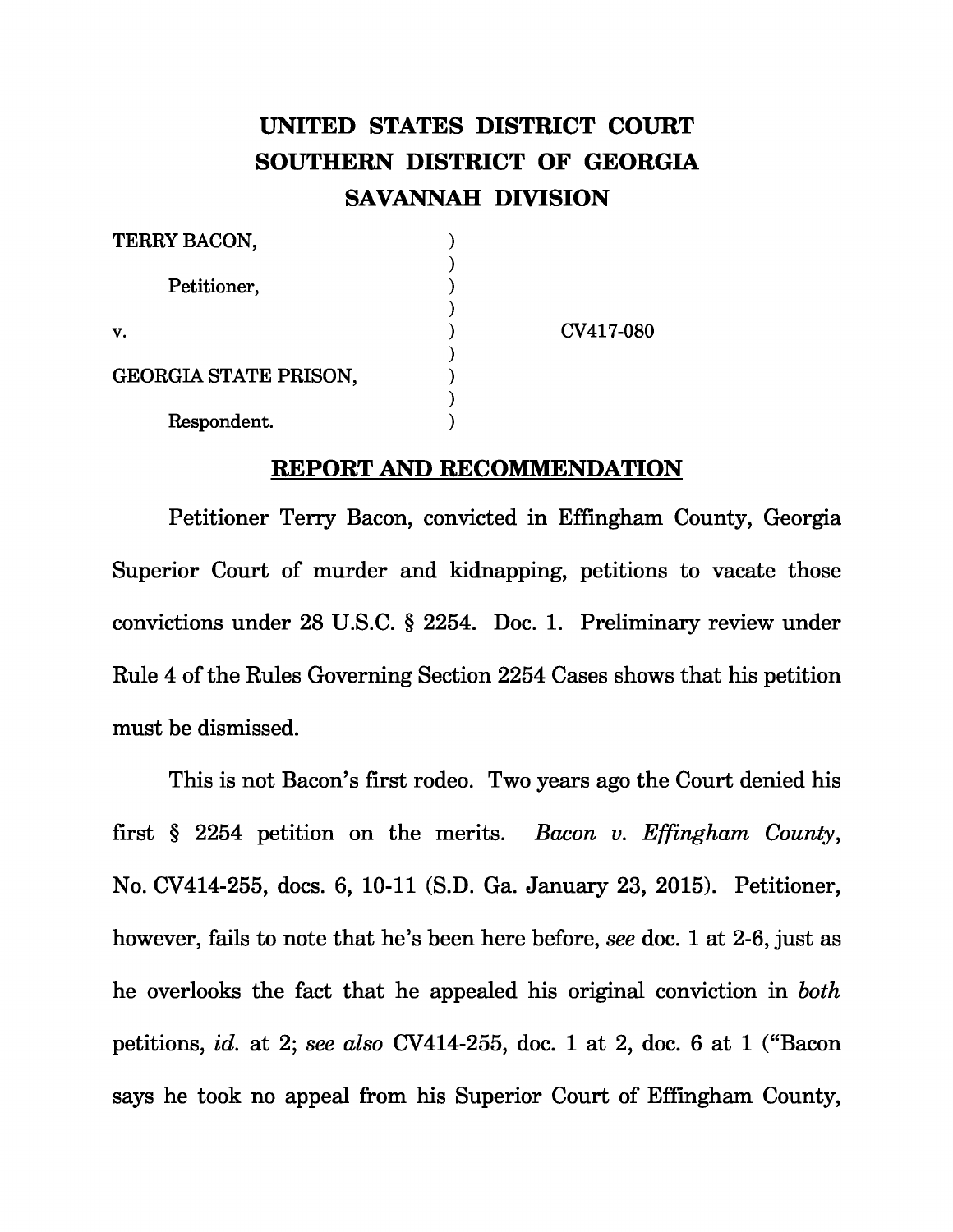Georgia conviction, yet the Court has located *Bacon v. State*, 267 Ga. 325, 325 (1996) ('The appellants, Terry Bacon, Michnichello Anthony Pryor, and Jack Winfield Jiles, Jr., were jointly tried and convicted for the malice murder and kidnaping of James Pickett.'); *see also id.* at 330 ('Contrary to Bacon's only contention, we conclude that the evidence was sufficient for a rational trier of fact to find him guilty of murder and kidnaping beyond a reasonable doubt.'); *id.* (judgment affirmed)."). Bacon also omits any reference to his two subsequent attempts at habeas relief masquerading as 42 U.S.C. § 1983 claims. *See Bacon v. Williams* , No. CV414-229, docs. 12, 17-18 (S.D. Ga. Mar. 2, 2015) (dismissing challenge to state convictions as *Heck*-barred); *Bacon v. Henderson*, No. CV 615-139, docs. 15, 17-18 (S.D. Ga. Aug. 1, 2016) (dismissing challenge to state convictions as *Heck* -barred and, alternatively, dismissing for failure to exhaust a recharacterized habeas petition).

In lieu of appealing this Court's repeated denials of his habeas claims, Bacon apparently moved in his long-dormant state criminal case to have his conviction unwound under an ineffective assistance of counsel theory. Doc. 1 at 2 (referring to an "effective [ *sic*] assistance of counsel" claim raised in Effingham County criminal case 1E92CR064N,

 $\bf 2$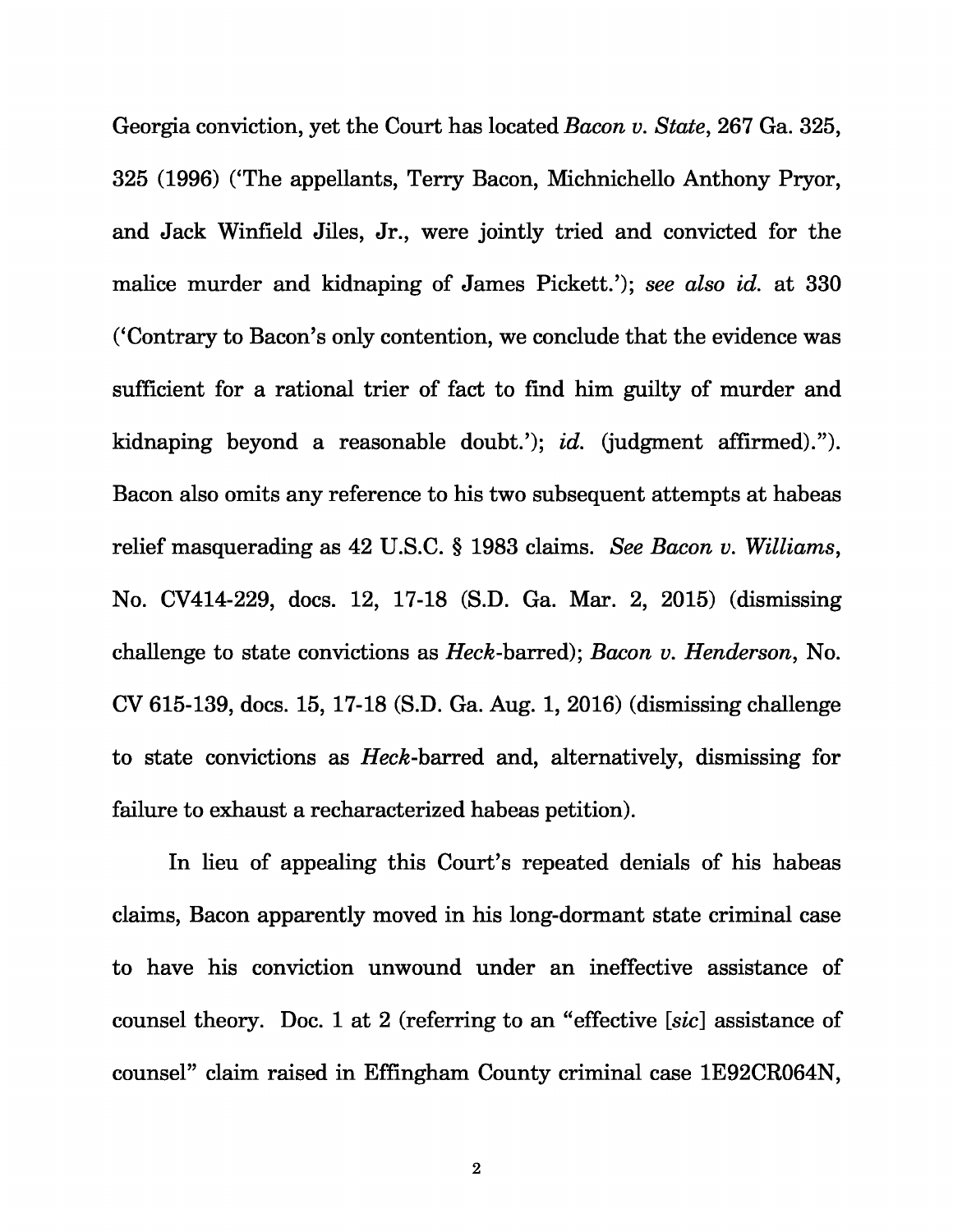which was denied on January 19, 2016). That motion failed, and the Georgia Supreme Court (apparently) declined to review it. *Id.* (reporting the "Supreme Court" "denied it" on an "unknown" date). So he's back, seeking relief under § 2254, under the theory of "N/A." *See id.* at 6-10 (grounds 1-4 all described as "N/A"). Petitioner also lists, randomly, that "my counsel raised" (what?), that "I didn't know" (again, what?), "but there are unknow[n]" (things? motions? claims? laws? cases? evidence? It is unclear), and that (something?) "was enter[ed] or imposed legal error up on the law," (apparently resulting in?) "miscarriage of justice because of exculpatory evidence presented to -- grand (jury) [ *sic*]." *Id.* at 12. The Court is at a loss to parse this fustian, wind-blown language for any claim to habeas relief, much less a meritorious ineffective assistance of counsel claim.

Regardless, it is clear that Bacon has returned for habeas relief without authorization from the Eleventh Circuit to do so. *See* doc. 1. "Before a second or successive application permitted by this section is filed in the district court, the applicant shall move in the appropriate court of appeals for an order authorizing the district court to consider the application." 28 U.S.C. § 2244(b)(3)(A). District courts "lack[]

3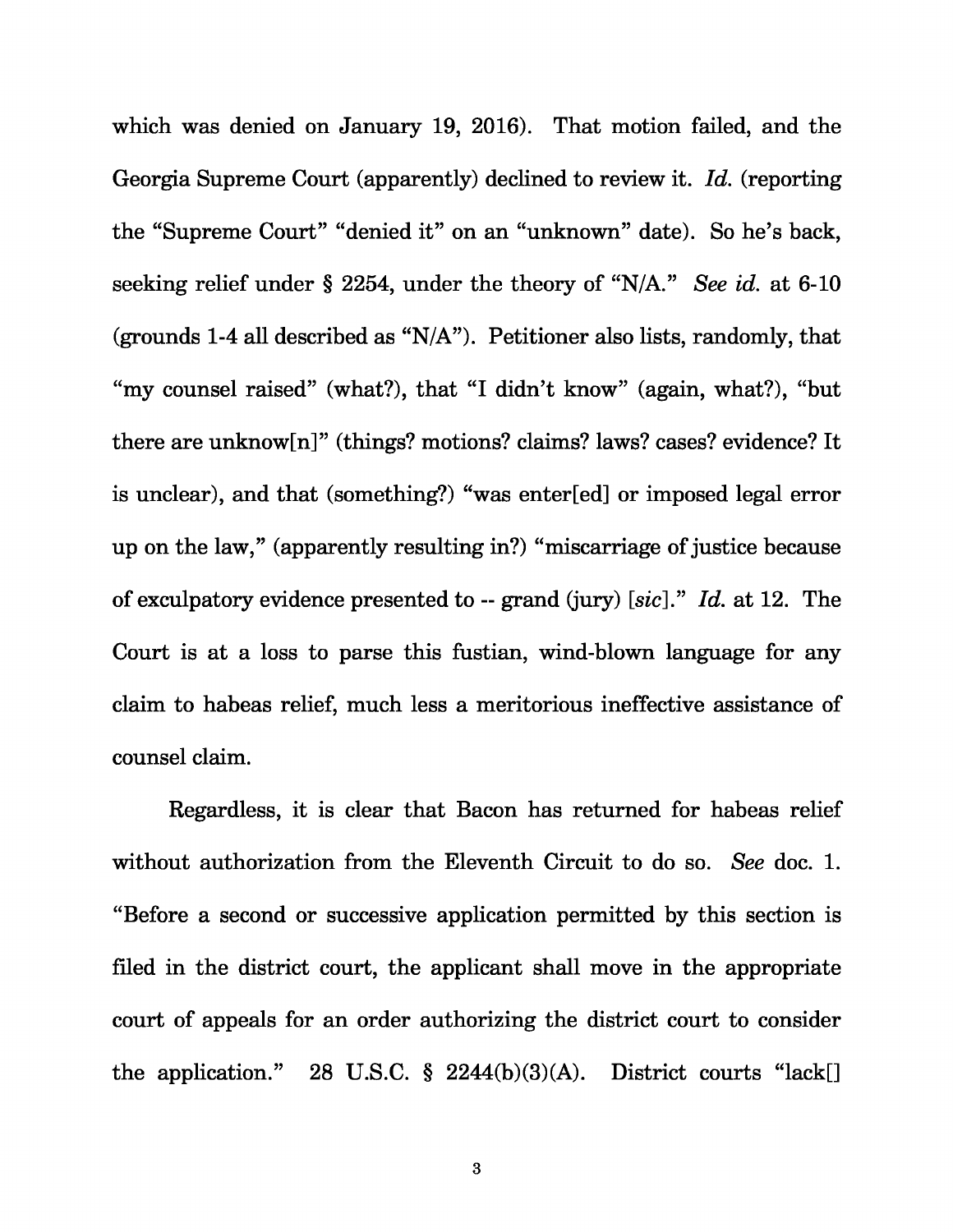jurisdiction to decide a second or successive petition filed without [the court of appeals'] authorization." *Insignares v. Sec'y, Fla. Dep't of Corr.* , 755 F.3d 1273, 1278 (11th Cir. 2014). Consequently, "[a] district court *must* dismiss a second or successive petition, without awaiting any response from the government, unless the court of appeals has given approval for its filing." *Smalls v. St. Lawrence* , 2012 WL 1119766 at \* 1 (S.D. Ga. Feb. 27, 2012).

Because (1) this is Bacon's second § 2254 petition (and fourth attempt to attack his conviction in this Court alone), and (2) he never sought permission from the court of appeals before filing, "this Court is not at liberty to consider it." *Id.* Accordingly, his petition should be **DISMISSED**.

Applying the Certificate of Appealability (COA) standards set forth in *Brown v. United States* , 2009 WL 307872 at \* 1-2 (S.D. Ga. Feb.9, 2009), the Court discerns no COA-worthy issues at this stage of the litigation, so no COA should issue either. 28 U.S.C. § 2253(c)(1); Rule 11(a) of the Rules Governing § 2254 Cases ("The district court *must* issue or deny a certificate of appealability when it enters a final order adverse to the applicant") (emphasis added). And, as there are no non-frivolous